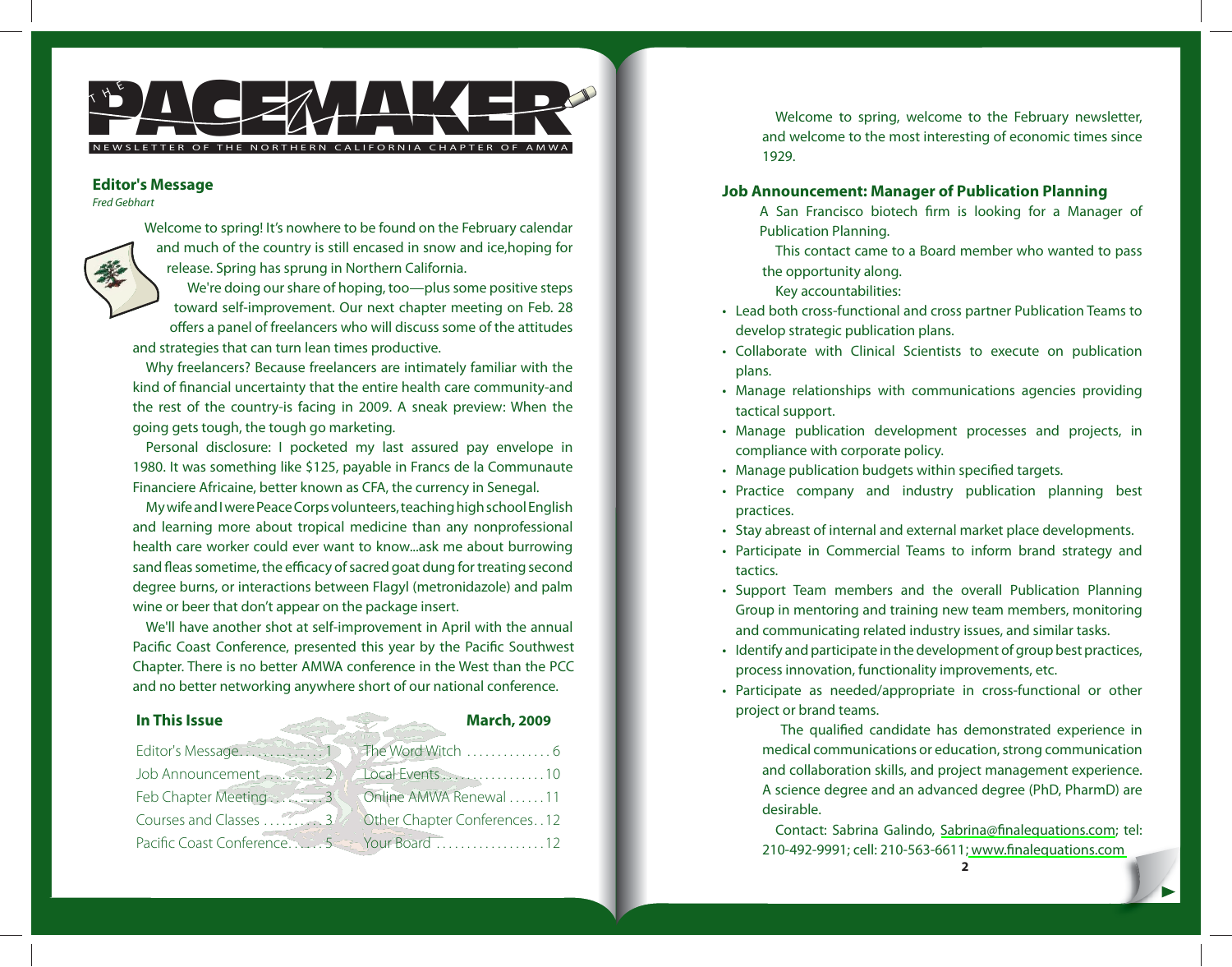# **Chapter Meeting: Traits That Lead to Success**

Catherine Magill, PhD

What makes the difference between success and less in the medical writing world? A few very specific and very idenifiable traits. We call them Traits that Lead to Success and they are the topic for our first chapter meeting of the year.

No, we're not giving away our professional secrets in the newsletter. Come to the meeting on Feb 28 for a panel discussion with some of the most experienced freelancers in our chapter. Listen to their experiences, ask questions about your own professional life, and learn about the traits that lead to success. The meeting also includes a buffet lunch.

- Topics to include:
- How to get your first job
- Incorporation
- Taxes •
- Marketing
- Working with Pharma vs other clients •
- Pluses and minuses about being independent •

**When:** Saturday, February 28th, 10:30AM to -1:30PM

**Where:** Michael's at Shoreline, 2960 North Shoreline Blvd., Mountain View, CA (in Shoreline Park)

**Who:** Anyone who wonders what special traits freelancers carry that the rest of us lack—and how to put that knowledge to work in today's tough econmic environment

\$35 for members

\$40 for non-members

To register, please use the following link:

<http://www.acteva.com/booking.cfm?bevaid=175899>

 You can pay by credit card at the Acteva site, but if you'd like to pay another way, please contact me at [magill\\_catherine@yahoo.com](mailto:magill_catherine@yahoo.com)

# **UC Davis Spring/Summer Writing Courses**

UC Davis Extension invites you to explore continuing education courses in nonfiction and creative writing. All courses are open to both new and experienced writers.

The following courses will take place April-August 2009 in Sacramento. Certificate programs are also available for writers who want to pursue a more in-depth and complete spectrum of coursework.

#### **Spring 2009 Courses**

Advanced Fiction Writer's Craft Workshop: Hone and finesse your writing skills by exploring point of view and sense of place, crafting a scene, using narration techniques and creating compelling dialogue. Award-winning short story writer Jodi Angel teaches on Tuesdays, April 21—June 9, 6—9 p.m.

**Poetry Workshop:** Improve your use of image, metaphor and symbolism, your execution of mechanics such as line breaks, pacing, rhythm and sound, as well as work on making meaning and using poetic forms. Use this workshop to propel your poetry toward greater discovery and, ultimately, publication. Editor and former program director for the Sacramento Poetry Center Susan Kelly-DeWitt teaches this course, which takes place Thursdays, April 16—June 4, 6—9 p.m.

**Metaphor, Show–Don't Tell:** Learn how imagery, word choice and the portrayal of detail can give your writing specificity and vigor, and how the choice of showing versus telling will improve the sense of place, action and characterization in your writing. English instructor Robert D. Stanley teaches this course, which takes place Wednesdays, May 6—27, 6—8:30 p.m.

**Enhancing Writing Skills for Nonfiction Writers: Hone your** skills and improve the credibility of your work by improving your grammar, punctuation, sentence structure and language. Walk away from this course with the tools and techniques to produce marketable pieces suitable for publication. Journalist and former newspaper columnist Elisabeth Sherwin teaches this course, which takes place Wednesdays, April 15—June 3, 6—8:30 p.m.

**Getting Published, The Business of Nonfiction Writing: Turn** your dream of getting published into reality. Learn to prepare materials such as query letters, cover letters and proposals that lead to professional writing assignments. New York Times bestselling author Jennifer Baye Sander teaches this course, which takes place Mondays, April 20—June 22, 6:30—,9 p.m. **Summer 2009 Courses**

**Research and Interviewing Techniques for Nonfiction Writers**: Discover how to conduct research and interviews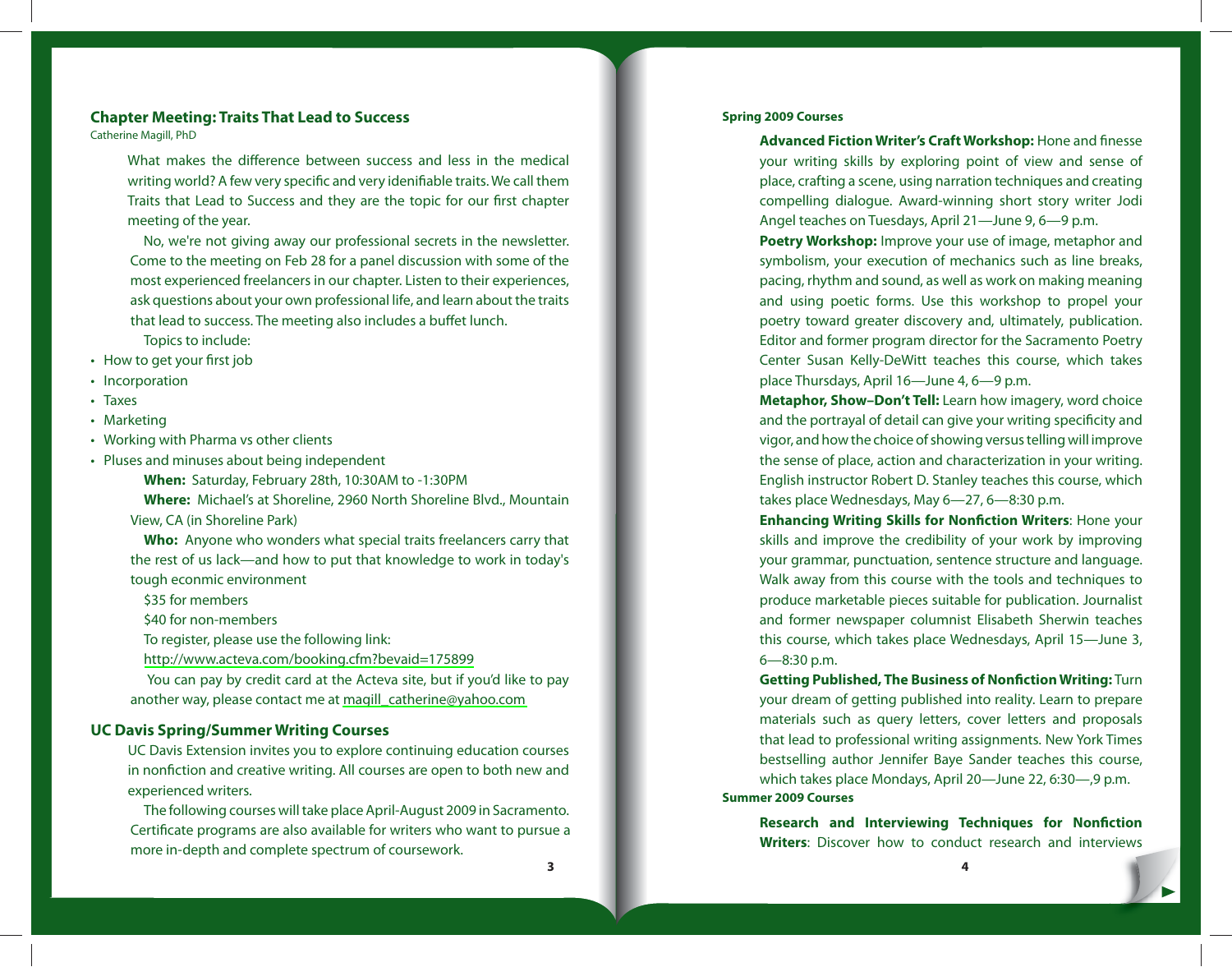using techniques you will practice in class and then use in the field. Explore the many forms and specializations of nonfiction writing and learn how to tailor your work for each market. Newspaper journalist and author James Raia teaches the course, which takes place Wednesdays, June 24—Aug. 12, 6:30—9 p.m.

**Creative Nonfiction:** Creative nonfiction remains one of the most popular and most marketable of all writing genres. Explore what creative nonfiction is and how it differs from both conventional journalism and from pure fiction. Widely published poetry writer Rae Gouirand teaches this course, which takes place Tuesdays, June 30—Aug. 18, 6—9 p.m.

**Dialogue:** Dialogue is often the pitfall where even the best writing falters. Discover how to avoid the pitfalls. Learn ways to improve characterization, focus your scenes and, in the process, make the voices of your characters distinctive and true. Pushcart Prize winner and short fiction writer Naomi J. Williams teaches this course, which takes place Mondays, July 6—27, 6:30—9 p.m. NEW COURSE!

To request more information or to enroll, call (800) 752-0881, visit <www.extension.ucdavis.edu/ah>, or email [extension@ucdavis.edu](mailto:extension@ucdavis.edu).

# **Register now for Asilomar!**

The 2009 Pacific Coast Conference at the legendary Asilomar Conference Grounds is scheduled for Sunday April 26, 2009 through Wednesday, April 29, 2009 in Pacific Grove, California.

The conference, hosted by the Pacific SW chapter, will offer the following AMWA credit workshops:

- Basics of Epidemiology for Medical Communicators (EW/PH/SG), taught by Jane Neff Rollins
- Reporting Correlation and Regression Analysis (G/SG), taught by Jane Neff Rollins
- Ethical Standards in Medical Publication (EW), taught by Nancy Taylor •
- The IND in eCTD Format (ADV), taught by Peggy Boe •

The theme for the 2009 conference is "Defining Professionalism in Medical Communications." AMWA is pleased that the esteemed Oscar Salvatierra, MD, of Stanford University, will share his experiences as a scientist and advocate in his keynote address on "Breaking Down Barriers to Organ Transplantation."

Participate in the noncredit panel discussions and forums, where you will learn about marketing your career, finding your writing niche,

writing for the web, regulatory writing, project management, and workstation wellness.

The BELS exam will also be offered, and you can't miss the famous Asilomar skit. Enjoy all of this, plus the opportunity to relax with colleagues and network in the serene and beautiful environment that is Asilomar.

Space is limited and registration closes soon, so answer the call of Asilomar today!

Go to <http://www.amwa-pacsw.org/>to register and learn more.

# **The Word Witch: Autonumbering Headings** Maggie Norris

In the last issue (December 2008), we explored the mechanisms of customizing paragraph and character styles using the **Modify Style** dialog box. The Word Witch shared her opinion that the most direct way to develop a sturdy, functional template is through the controls in this dialog box.

A particular and sometimes problematical aspect of building a template is providing autonumbering for multiple levels of headings, such as:

- 1. **This is a level 1 head**
- 1.1 **This is a level 2 head**
- 1.1.1 **This is a level 3 head**
- 1.1.1.1 **This is a level 4 head**

This column explains how to set up styles in your template to format these types of multilevel heading styles so that Word handles the tedious and human-error-prone task of keeping track of the numbering.

We will begin this discussion assuming you know how many heading levels your document will have and which typefaces (fonts) are specified in your template.

A **Heading Style** Is a **Paragraph Style**

First, some context.

Normal-dot-dot (the "global template" or underlying electronic formatting of all Word files) contains 9 different built-in paragraph styles named **Heading** 1, **Heading 2**, etc.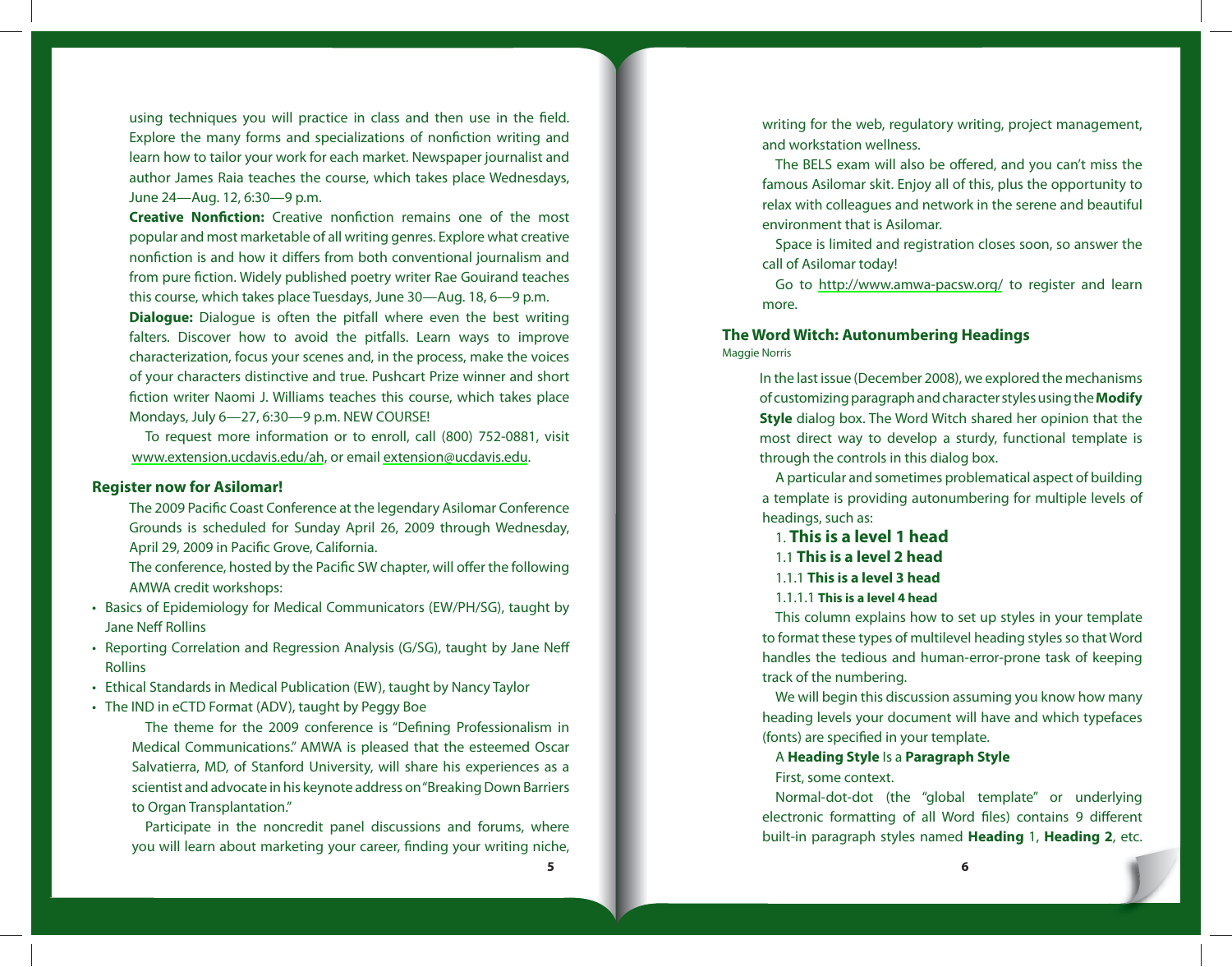The attributes for each of these paragraph styles are specified in the **Modify Style** dialog box, just as they are with any paragraph style.

Two aspects of autonumbering are handled using the tools in the **Customize Outline Numbered List** dialog box: the formatting of the numbers themselves; and the juxtaposition of the number and the heading text. You can access this dialog box from the **Modify Style** dialog box.

### **Autonumbering Heading Styles**

# Set up

Open your template and save it, giving it a filename like autonumbering practice.doc. Open the **Styles and Formatting Pane** (Windows) or the **Formatting Palette** (Mac).

# Check the **Heading 1** style sheet

Type or paste some text into your document. Place the insertion point in any paragraph, then apply the **Heading 1** paragraph style.

(Detailed instructions are in the December Word Witch column and in Word Help files.)

With the insertion point still in that paragraph, call up the **Modify Style** dialog box (**Format > Style > Modify**). Check the style sheet specs before you start making changes. In particular, in the Style based on field, select (no style) at the top of the drop-down list.

Still in the **Modify Style** dialog box, open the **Format** drop-down list and choose **Numbering**. This calls up the **Bullets and Numbering** dialog box (a series of "galleries" in Word-speak). Click **Outline** 

| <b>MOGILY STYIE</b>                                                                                                                                                                                                                                                                           |                      |    |  |  |
|-----------------------------------------------------------------------------------------------------------------------------------------------------------------------------------------------------------------------------------------------------------------------------------------------|----------------------|----|--|--|
| Properties                                                                                                                                                                                                                                                                                    |                      |    |  |  |
| Name:                                                                                                                                                                                                                                                                                         | Heading 1            |    |  |  |
| Style type:                                                                                                                                                                                                                                                                                   | Paragraph            |    |  |  |
| Style based on:                                                                                                                                                                                                                                                                               | (no style)           |    |  |  |
| Style for following paragraph:                                                                                                                                                                                                                                                                | <b>1 Body Text</b>   |    |  |  |
| Formatting                                                                                                                                                                                                                                                                                    |                      |    |  |  |
| Arial                                                                                                                                                                                                                                                                                         |                      |    |  |  |
| $\equiv \equiv \equiv \equiv \equiv - \frac{32}{99} \approx \frac{1}{29}$                                                                                                                                                                                                                     |                      |    |  |  |
|                                                                                                                                                                                                                                                                                               |                      |    |  |  |
| TextSample TextSample TextSample TextSample<br>TextSample TextSample TextSample Text<br>Font:(Default) Arial, 16 pt, Bold, English (US), Kern at 16 pt, Left,<br>Line spacing: single, Space Before: 12 pt, After: 3 pt, Widow/<br>Orphan control, Keep with next, Level 1<br>Add to template | Automatically update |    |  |  |
| Format                                                                                                                                                                                                                                                                                        | Cancel               | OK |  |  |
| Font                                                                                                                                                                                                                                                                                          |                      |    |  |  |
| Paragraph<br>Tabs                                                                                                                                                                                                                                                                             |                      |    |  |  |
| Border                                                                                                                                                                                                                                                                                        |                      |    |  |  |
|                                                                                                                                                                                                                                                                                               |                      |    |  |  |
| Language<br>Frame                                                                                                                                                                                                                                                                             |                      |    |  |  |
| Numbering                                                                                                                                                                                                                                                                                     |                      |    |  |  |
| Shortcut key                                                                                                                                                                                                                                                                                  |                      |    |  |  |
|                                                                                                                                                                                                                                                                                               |                      |    |  |  |
|                                                                                                                                                                                                                                                                                               |                      |    |  |  |

**Numbered** to view that gallery. Click on any gallery item except the one labeled **None**. Click **Customize** to call up the **Customize Outline Numbered List** dialog box.

| Level                     | Number format                                                             | <b>Preview</b>                             |
|---------------------------|---------------------------------------------------------------------------|--------------------------------------------|
| $\overline{z}$            | TK                                                                        | I Bary Test                                |
| ä<br>$\ddot{\phantom{a}}$ | Number style:<br>Start at:                                                |                                            |
| $\frac{5}{6}$             | 6.1, 2, 3,<br>$\vert$ (a)<br>树枝<br>$\vert$ 1                              | $1.1$ -learning $2.1$                      |
| ż                         | Previous fevel number:                                                    | 1.1.1 mearing 2 mm                         |
| s<br>ä                    | Font<br>$\Rightarrow$                                                     | $1, 1, 1, 1 \dots$                         |
|                           |                                                                           | $1.1.1.1.1$ -teacher $s =$                 |
| Number position           |                                                                           | 1.1.1.1.1.1 months E                       |
| Left                      | ia)<br>$\Xi$<br>$O^*$<br>Aligned at:                                      | $1, 1, 1, 1, 1, 1, 1$ . Hencity $r =$      |
|                           |                                                                           | $1, 1, 1, 1, 1, 1, 1, 1, 1$ -leading $b =$ |
| <b>Text position</b>      |                                                                           | 1.1.1.1.1.1.1.1.1 detailed \$ on           |
| Tab space after: 0.3°     | $\left  \cdot \right $<br>$\left  \cdot \right $<br>$0.3^*$<br>Indent at: |                                            |
|                           |                                                                           |                                            |
| $[-1]$                    |                                                                           | ОК<br>Cancel                               |

## The **Customize Outline Numbered List** dialog box

This is a complex dialog box, so look at it before you start making changes. In both systems, the dialog box contains four main sections: **Number format**, **Number position**, **Text position**, and **Preview**. (The Windows and Mac versions differ slightly in layout but not in functionality.) Keep your eye on the **Preview** pane as you experiment with the autonumbering specs.

Note that the dialog box contains additional fields that we won't be covering in this column: If you're using a Windowsbased system, click **More** just above the **Preview** pane; in the Mac version, click the down-arrow at the bottom left of the dialog box.

# Number format area

**Level field:** Choose 1 to format the **Heading 1** style. When modifying other **Heading** styles, choose the corresponding level number.

**Number format field**: By default, 1 is selected. (Notice that 1 is shaded, indicating that it is a field.) You can enter punctuation characters before and after the number, eg, a period or colon to the right of the number or parentheses enclosing it; these characters will be included in all paragraphs to which this style is applied. If there are unwanted punctuation characters

**7 8**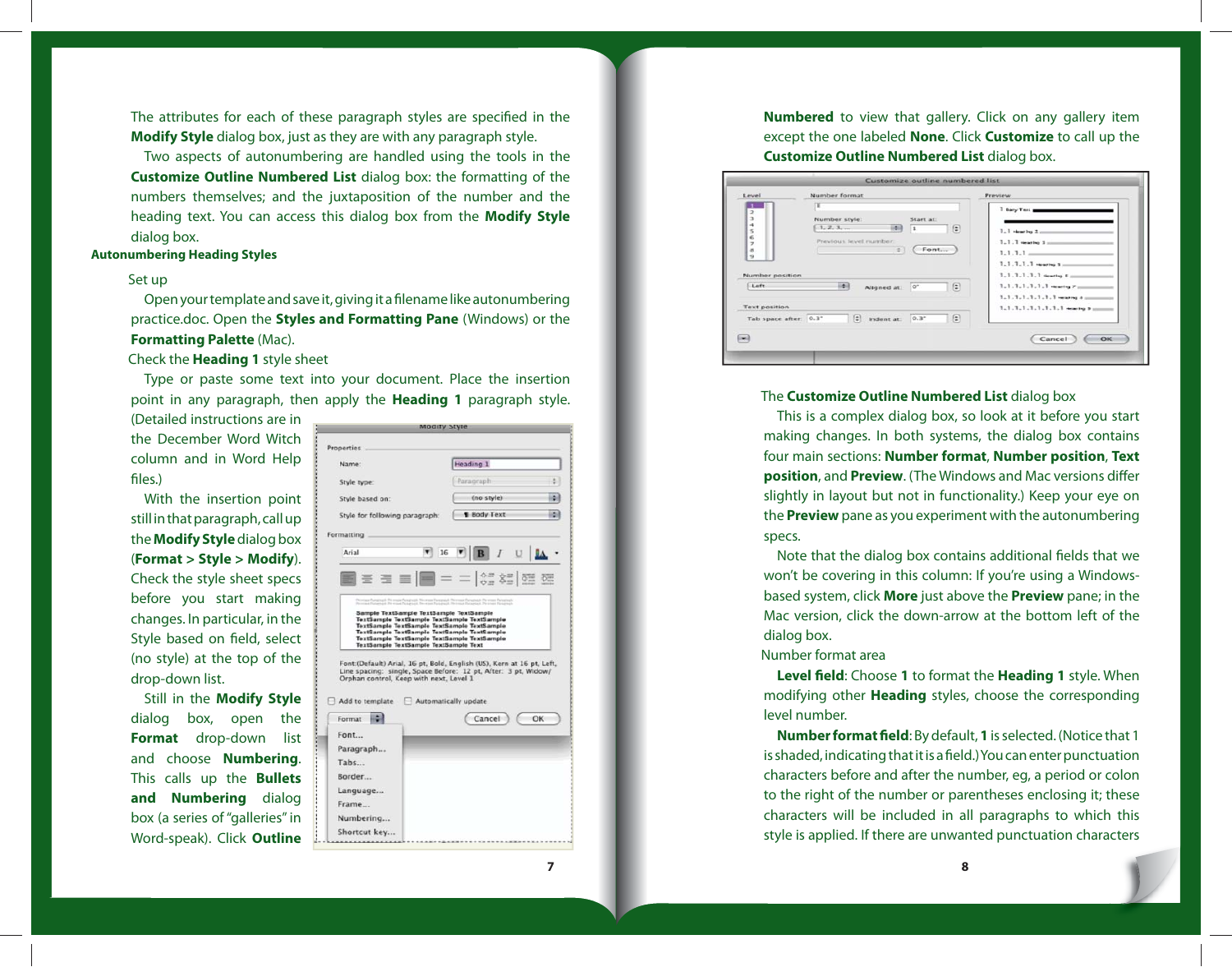or spaces in this field, you can delete them. If the heading number is to be preceded by "Section," "Chapter," etc, enter the desired wording in this field.

**Number style field**: Use the drop-down list to choose the format of the number character string. Most of the time, one of the 2nd through 6th choices is appropriate. (We will call all of these choices "number strings.") Depending on your document, different choices may be appropriate for different heading levels. Notice that when you make a selection in this field, the numeral in the **Number** format field changes to match it and the **Preview** pane updates.

**Start at field:** By default, the first in the selected series of numbers displays.

**Previous level number field:** When you are formatting **Heading 1**, this field is dimmed. It becomes active when 2 or higher is selected in the Level field. If necessary, change the selection.

**Font button**: Click to call up the **Font** dialog box. The font specs should be as specified in the **Paragraph** style sheet. If you change them here, ie, change the font size or color, or add bold character formatting, the changes will be saved in the **Paragraph** style sheet and become integral to the style definition once you accept the change (click OK) in the **Customize Outline Numbered List** dialog box.

# Number position area

**Number position field**: Left aligns the first character in the number string at the position specified in the **Aligned at** field. Right aligns the last character in the number or its trailing punctuation character at that position. (Left alignment is the easiest to manage; but, right alignment can give your document a very crisp appearance.)

**Aligned at field:** Use this field to specify the amount of indentation from the left margin to the first or last character of the number string. For **Heading 1**, 0 is customary; that is, the heading starts at the left margin. For other heading styles, other choices may be appropriate. (Be aware that incremental indenting of each successive level, the Word default, is ugly and detracts from readability.)

Text position area

Tab space after field: Use this field to specify the distance from the left margin to the first character of the text portion of the heading (to the right of the number string). Note that this is the distance from the left margin, not the distance between the number string and the text portion of the heading.

For **Heading 1**, if you have more than 9 level 1 headings in your file, choose a position that works for 2-digit numbers. (If you have more than 99 level 1 headings in your file, contact the Word Witch for a consultation.)

For subsequent heading levels, it can be tricky to specify a **Tab** space after position that works for every instance. For example, the **Level 4** headings 2.4.6.1 and 12.14.16.11 consume different amounts of horizontal space. In situations like that, consider how picky you need to be about consistent alignment of the text in level 4 headings before you specify a **Tab** space after position.

**Indent at field:** Use this field to specify the left alignment position of the second line of the heading text, if any. The only two sensible choices here are to enter the same measurement as in the **Aligned at** field, which aligns the second line of heading text with the number, or the same measurement as in the Tab space after field, which creates a hanging indent. Check the Preview pane as you experiment.

Repeat this process for each **Heading** paragraph style in your template.

# **Coming Attractions and Events BayBio 2009: Life Sciences - Branching Out**

BayBio2009 is a one-day conference focusing on Northern California's strength in life sciences product development and commercialization.

The conference focuses on emerging technologies positioned to address critical healthcare, manufacturing and environmental concerns such as skyrocketing health care costs, worldwide food and fuel shortages, escalating manufacturing costs and global competitiveness. It focuses on new organizational partnerships that allow life sciences to flourish in an environment of increasing financial and regulatory demands and examines practical application of new ideas and tools that increase efficiencies and shorten bench to bedside cycles.